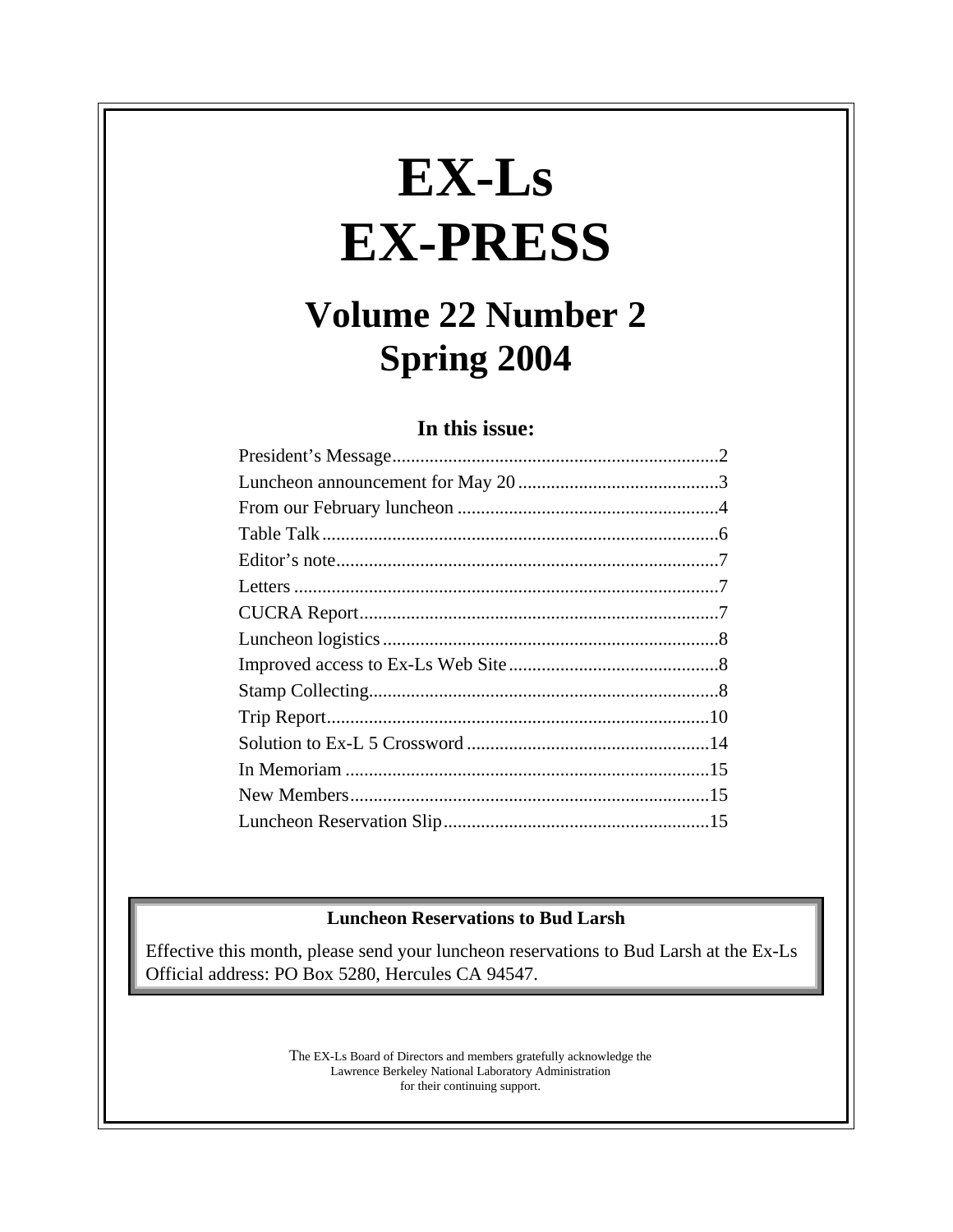Volume 22 #2: Spring 2004 (Published April 2004)

#### **PRESIDENT'S MESSAGE Sig Rogers**

April has become a bad month for me. Especially April  $1<sup>st</sup>$  - April Fools day. It's been that way ever since about 7 years ago when I visited an ophthalmologist to fix some floaters in my right eye. In the process, he decided to anesthetize my eye and managed to puncture my optic nerve rendering me permanently blind in that eye. Since then, I try not to do anything important or put myself at risk anytime during April, just to be sure things don't go wrong. This year, I seem to have denied the existence of any events in early April entirely. On Monday the  $12<sup>th</sup>$  as I was composing a reminder letter to the board for our upcoming Thursday meeting, I came to the shocking discovery that the meeting had come and gone without me during the previous week. Hence, I presume the April curse continues. However, our remarkably wonderful Shirley Ashley was there and took minutes for Secretary Eleanor Dahl who was having fun somewhere.

Some Meeting notes: Dave Stevens announced that this newsletter is in good shape due to the many comments about what people are doing, received in "notes from the tables" at the last luncheon. No volunteers have stepped up as of yet to help or replace Inge Henle as Activities Chair, so lunch checks should be mailed to Bud Larsh this month. Bob Fulton attended the CUCRA meeting on March  $25<sup>th</sup>$ . His report is a bit further along in this newsletter. Bob Birge reported that the UC/Lab Committee consisting of Shelly Glaser, Randy Scott and Richard Takahashi, is continuing to discuss Ex-Ls participation the Retirement Center. In the meantime, LBL retirees make pretty good use of the Center (more than 1100 calls in the first 18 months).

Back to lighter things: Cindy and I spent nine great days in February and March on Oahu. Our daughter and her family left a week earlier for Maui and were to meet us at the Marriott's Ko Olina Resort on Sunday the  $28<sup>th</sup>$ . I received a phone call from them that morning informing us they would be delayed because someone drove an SUV into the Maui terminal, jumped out, poured gasoline on the vehicle, and set it afire. It all happened about 20 feet from where they were standing with our grandkids. Fortunately they run quickly, and the airport fire sprinklers put out the fire. The FBI descended on the place and everything was shut down for about 8 hours. Later, authorities found the SUV's back seat was loaded with gasoline cans that hadn't exploded, which was pretty scary. Most people lost a travel day as all flights were cancelled and passengers diverted to the local armory. Orlando, our son in-law, rented a car, drove around for awhile, then got back to the airport early where he was able to book first class tickets on the first flight out. They were the first people out of the airplane in Honolulu and were met by news crews from CNN, CBS, ABC, and the local Honolulu news station, all of whom interviewed them about the experience. The interviews continued to run locally in Honolulu for the next two days. It was quickly determined that SUV driver was not a terrorist in the Al Qaeda sense but, merely a "disturbed" person. The rest of the week was great – good weather, did some snorkeling and island touring, and ate a lot.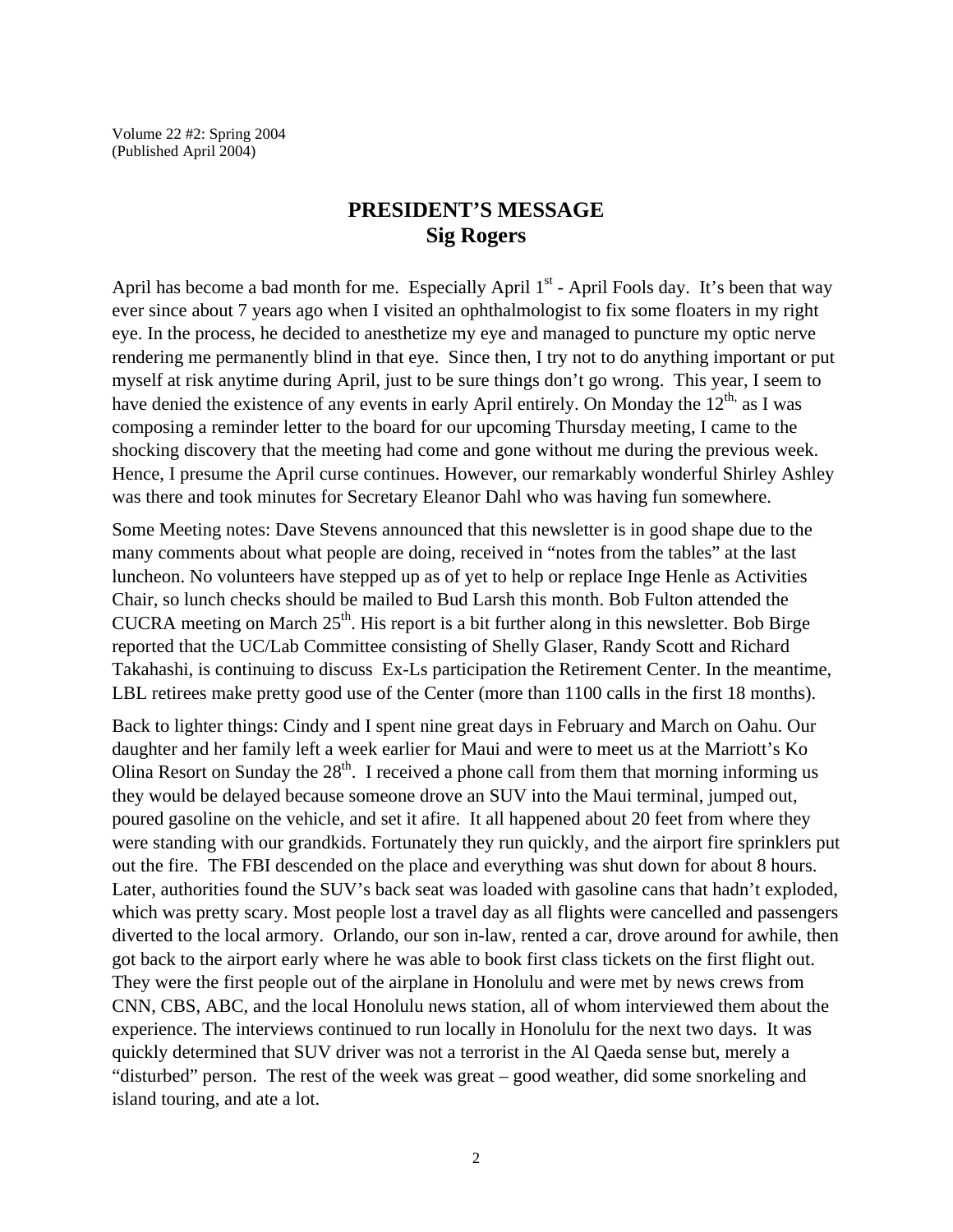

#### **2004 Spring Lunch**

- **Date: Thursday, May 20, 2004**
- **Where: Spenger's Fresh Fish Grotto 1919 Fourth St. Berkeley**
- **Time: No-host Bar: 11:30 AM Lunch Served: 12:00 Noon**
- **Speaker: Robert J. Full, UCB Department of Integrative Biology**
- **Subject: Bipedal Cockroaches, Galloping Ghosts, and Gripping Geckos: Bio-inspired Robots, Artificial Muscles, and Adhesives**.
- **Menu: Bay Shrimp Louie Salad (with cup of chowder) Parmesan Petrale Sole w/ Lemon Caper Butter (with dinner salad) Flatiron Steak w/mushroom demi-glaze (with dinner salad)**
- **Cost: \$18 per person (PREPAID)**
- **Reservations: Payable to EX-Ls. Send to Bud Larsh PO Box 5280 Hercules, CA 94547**

**Spenger's management policy makes it absolutely imperative that they receive reservations by May 14, 2003**

**(Reservation slip on last page)**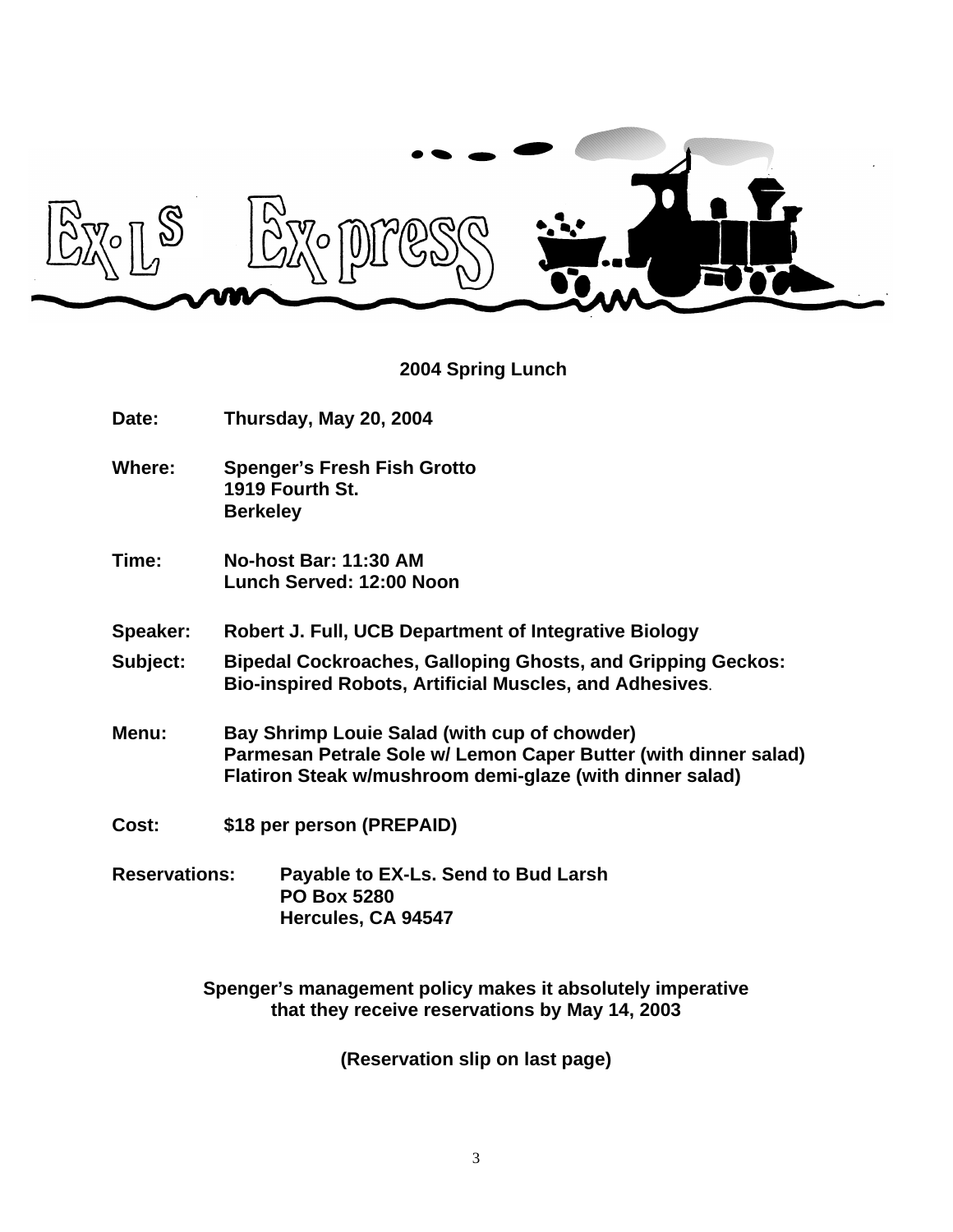#### **From our February lunch**

*Reported by Gene Binnall, EX-Ls First Vice-President*: Our speaker for the February 19<sup>th</sup> Luncheon was Lutgard DeJonghe, UC Berkeley professor in the Department of Materials Science and Engineering, and a Faculty Senior Scientist at LBNL in the Materials Sciences Division. His topic was the "Energy Future, Hydrogen Economy, and Fuel Cells".

We've got trouble - right here on earth - with a capital T, and that rhymes with P, and that stands for POWER. Oil reserves and oil production are issues of considerable concern. Production is currently approximately equal to the rate of consumption. At the current rate of consumption we have approximately 40 years before we deplete the known oil reserves. More oil is being discovered all the time, but this does not dramatically affect the total reserves. It has been predicted that we will achieve maximum oil production sometime in the next 10-20 years. Oil consumption in the United States today is about 20 million barrels per day, approximately equivalent to a container that would cover the Transamerica building. One way to choke down this consumption is to charge the real price of oil, which is approximately \$100 per barrel rather than the present \$30 per barrel, certainly an incentive for reduced consumption.

There is also the problem of carbon dioxide  $(CO_2)$  production, which is unavoidably connected to the use of fossil fuels. The U.S. produces approximately 20 tons of  $CO<sub>2</sub>$  per capita each year (with Texas having a comfortable lead in this particular race). Converting this to carbon amounts to 5.5 tons of solid carbon per U.S. person each year. Atmospheric  $CO<sub>2</sub>$  has increased dramatically since the beginning of the industrial revolution with even more rapid increases in recent decades. This of course leads into concerns over global warming and polar ice cap melting. Weather extremes will become more frequent. A carbon tax is being considered in Europe to combat this trend.

Is there a solution? Some people say that the "Hydrogen Economy" is the solution. Why hydrogen? It's "abundant, one supposes, clean, efficient, etc. – provided that it's inserted in the right technology". This is where fuel cells come in, though not without some problems. Fuel cells are very efficient, they can run on hydrogen, and they eliminate pollution - provided that the hydrogen is not produce by fossil fuel. They produce electrical energy directly from a chemical reaction between, for example, hydrogen and oxygen with high theoretical efficiency.

For transportation (buses, automobiles, etc.), the favorite technology now is the Proton Exchange Membrane (PEM) fuel cell, whereas for stationary power, the Solid Oxide Fuel Cell (SOFC) is currently favored. The PEM fuel cell typically works at a lower operating temperature, but can only use pure hydrogen, while the solid oxide fuel cell, which works at a much higher temperature, can use a variety of fuels. For transportation we need to find a way to carry the hydrogen, and that is where we run into problems. Compressed hydrogen (2,800-5,000 psi) requires strong, possibly heavy, and expensive containers relative to the present liquid fuel tanks. Also, the volumetric energy density of hydrogen is much lower than that of alcohol (methanol and ethanol) or gasoline. Another problem with the PEM fuel cell is the cost of the necessary platinum catalyst. The platinum alone for an automobile fuel cell would cost about \$4,500. And that is just the start. Many people are looking for alternative catalysts, so far without success.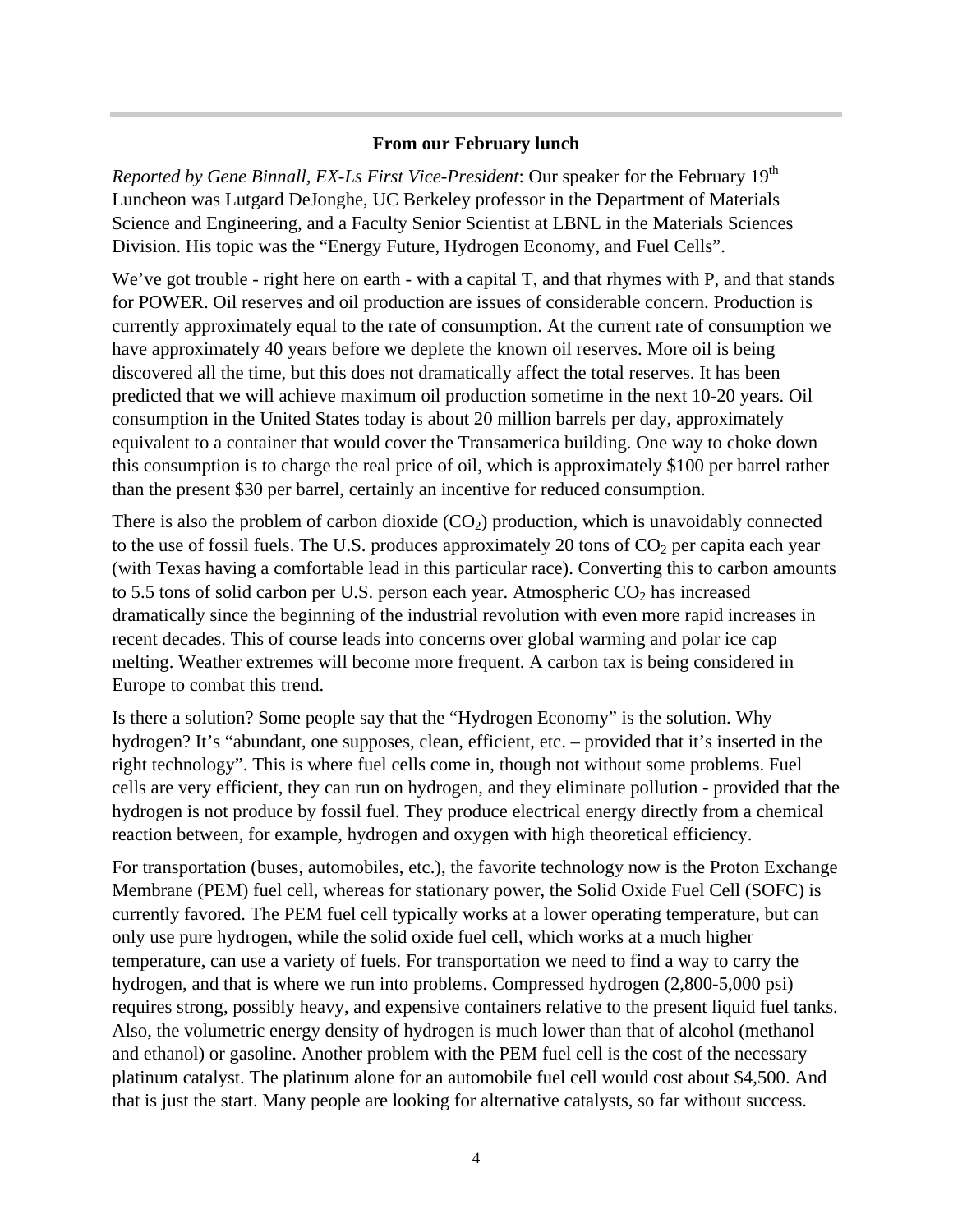The total material cost for a 100 kilowatt automobile PEM fuel cell alone has been calculated to be about \$25,000, which has to compete with \$5,000 for a 100 kilowatt internal combustion engine. DeJonghe's conclusion, therefore, is that there is no possible way that PEM fuel cells can compete with internal combustion engines on the basis of cost alone regardless of environmental benefits. However, a Canadian company is looking at the possible use of PEM fuel cells in a hybrid vehicle.

And now on to solid oxide fuel cells (SOFC) – DeJonghe's main interest. He is currently doing research on thin film solid-oxide-fuel-cells, ceramic processing, and high temperature structural ceramics. Keep in mind that SOFCs operate at relatively high temperatures. The name "solid oxide fuel cell" refers to the solid oxide membrane used in this type of fuel cell. DeJonghe showed a photo of a commercial 250 kilowatt SOFC system that is about the size of a Corvette engine. The problem is that current costs are still ridiculously expensive (\$8K to \$20K / kW). Projected costs are perhaps below \$1,500 per kilowatt, which starts to become interesting for stationary use. A fuel cell cost of \$400 per kilowatt is really what is needed. He believes that cost reductions must come from new technical innovations.

So what is being done at LBNL? Three areas are under investigation: development of SOFC manufacturing techniques that are simple and low cost, reduction of operating temperatures from 1,000°C to 600-700°C, or maybe even lower, and development of new lower temperature electrodes that maintain high performance. In 1996, LBNL materials scientists had good results with a new thin-film fuel cell approach bringing the temperature down substantially below 1,000°C, reaching a new world record (about 700-800°C). The power density was an amazing 2 watts per  $\text{cm}^2$ . The push since that time has been to get to even lower operating temperatures, consequently enabling the use of less expensive materials. This includes changes in the SOFC architecture such as reducing the amount of expensive material (zirconium) used as support in the catalytic layer by replacing it with a lower cost metal support.

In conclusion, the first effects of limitations in the oil supply will probably start to show up seriously in 20 years, and almost certainly within 60 years. We need to develop new energy sources – solar, wind, etc., which is an extremely daunting task on a world scale. We need to get started right away. We need to ramp up programs in alternate energy, particularly carbon neutral, such as from biomass, or nuclear. Nuclear is currently ramping up again. As far as the hydrogen economy is concerned, there are really very serious technical hurdles, particularly for vehicle propulsion – hydrogen storage is very difficult. Since the PEM fuel cell relies on pure hydrogen for fuel, there are serious problems here and with the hydrogen economy. However, the solid oxide fuel cell is not restricted to hydrogen as a fuel.

In response to some of the questions from the audience: Yes! Yes! No! Maybe! Yes! (just kidding). Replacing a \$5K automobile engine with a fuel cell system costing \$25K will add about \$20K to the cost of automobile – this is a goal to strive for, but not yet attained. There are currently SOFCs that can be heated up to operating temperature in about 3 minutes.

For more details, go to http://www.lbl.gov/Science-Articles/MSD-fuel-cells.html For PEM fuel cell animation, go to: http://www.humboldt.edu/~serc/animation.html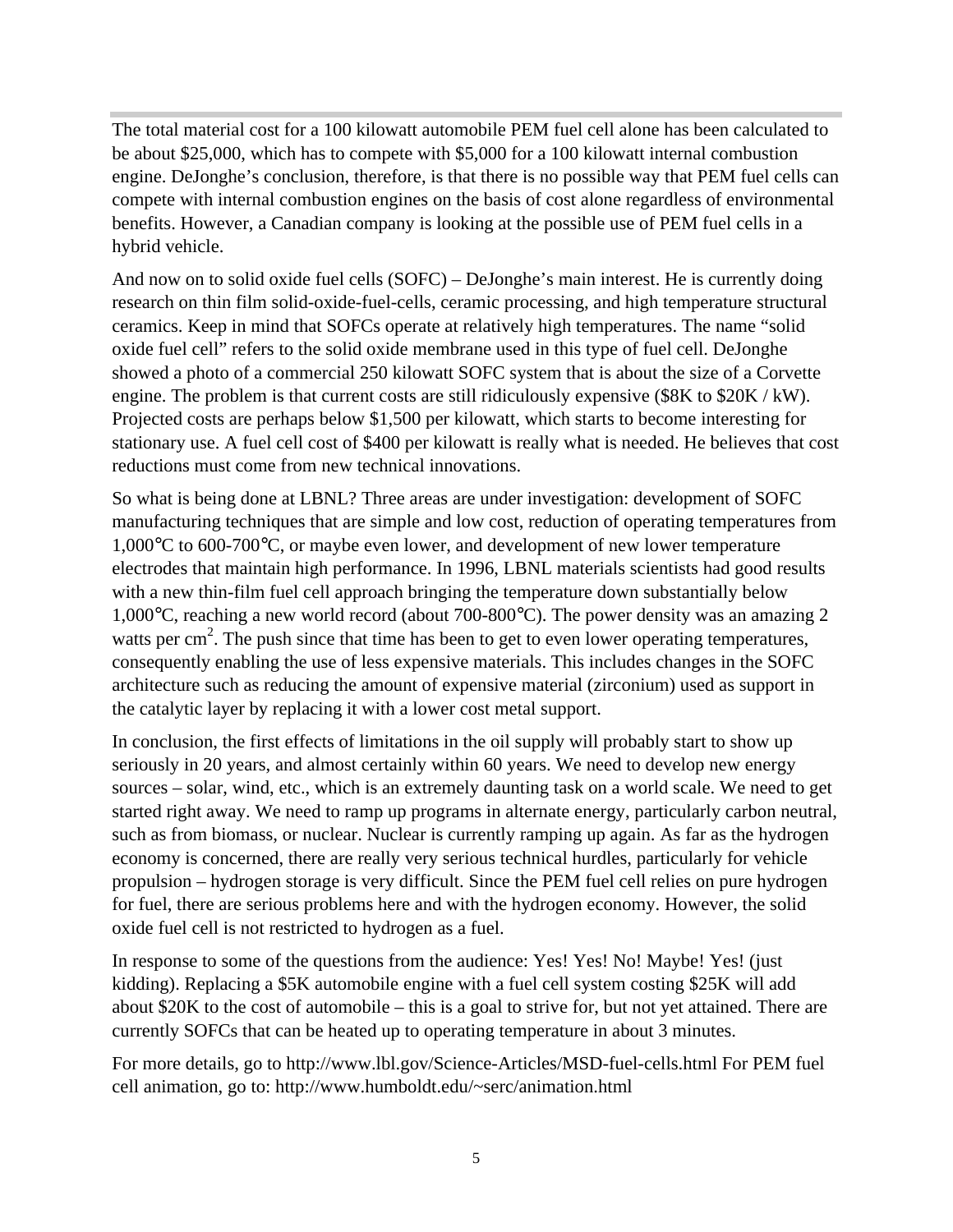*Table Talk in February:* Elmer Silva reminisced about working with Elmer Kelley and John Musinich on the 184" Cyclotron in 1964, and also about his (Kelley's) support of the Fire House. Andy DuBois regaled Mary and Bill Sander with his plans to join his daughter and her family on a trip to New Zealand and Australia, including a train trip across the great Central Desert. [They might want to pick up an old mystery story called *The Great Black Kanba*, which takes place on such a trip.]

On the other side of the world, Ann Kadyk and Katie Clevenger Buttner talked about a woman who swam in the arctic waters between Alaska and Siberia, and about Pam Flowers, who went across the arctic by dogsled. Meanwhile, John Kadyk, Jim Haley, and Geores Buttner were remembering the old days of nuclear testing in Nevada, including a proposal for a weapon that was never adopted: towing an unshielded hypercritical nuclear reactor behind a large attack airplane.

The Dahls relived their safari in East Africa (Tanzania and Kenya): cross-country (i.e., roadless) driving, tent camps, elephants by the hundred, wildebeests and zebras by the thousand. The Francks settled for reunions in the US: family in Maine and Jack's PT Boat buddies in Chicago. Other travelers include Shirley Ashley (to Prague in June), and the Ralphs (looking up dead relatives at the Mormon Library in Salt Lake City).

Sig and Cindy Rogers are becoming bi-coastal, with a new lakeside home in southern Virginia in the works. In the meantime, they are making do with Oahu and a cruise of Northern European Capitals. Winnie Baker spent the first week in January with Tom and Betty Lake (Tom retired from the Lab back in the 70s), and the last week in January with an old friend in Carpinteria, with simultaneous ocean and mountain views.

Al Amon thinks that granddaughters are good for keeping one busy. Several folks were glad of the opportunity to speak with Ed Pollack and his wife Suzie; it was his first visit in years. Tom Beales and Sally Stevens swapped stories about how to keep the cost of a wedding from bankrupting the family. When he's not planning weddings, Tom keeps busy helping his kids remodel their house and hunting wild mushrooms. Kay Bristol's only son was getting married in Little River just two days after the luncheon. [Too late to benefit from any of Tom's advice.]

Sam Vella says he's just trying to survive. Fred Perry goes duck hunting. Hans Krapf is still active in his own business, learned at the Lab: Pyrofusion (vacuum furnace brazing and heat-treating). Dick Burleigh (who spoke briefly during the luncheon of Elmer Kelley's early days at the Lab) has completed one steam engine (and "It's beautiful" says Lee Glasgow) and is starting on a new one. Elizabeth Ulrich (Carpentry Group under Doug Drummond in the 70s and early 80s) was visiting from Hawaii.

The Blackmans are moving to Prescott, Arizona in mid-March to be closer to their children. The Shigleys are among the Ex-Ls growing list of internationalists, with visits to Germany (December 2003) and Beijing (February, 2004). Jose Alonso also went to Germany, where he experienced the central European fascination with asparagus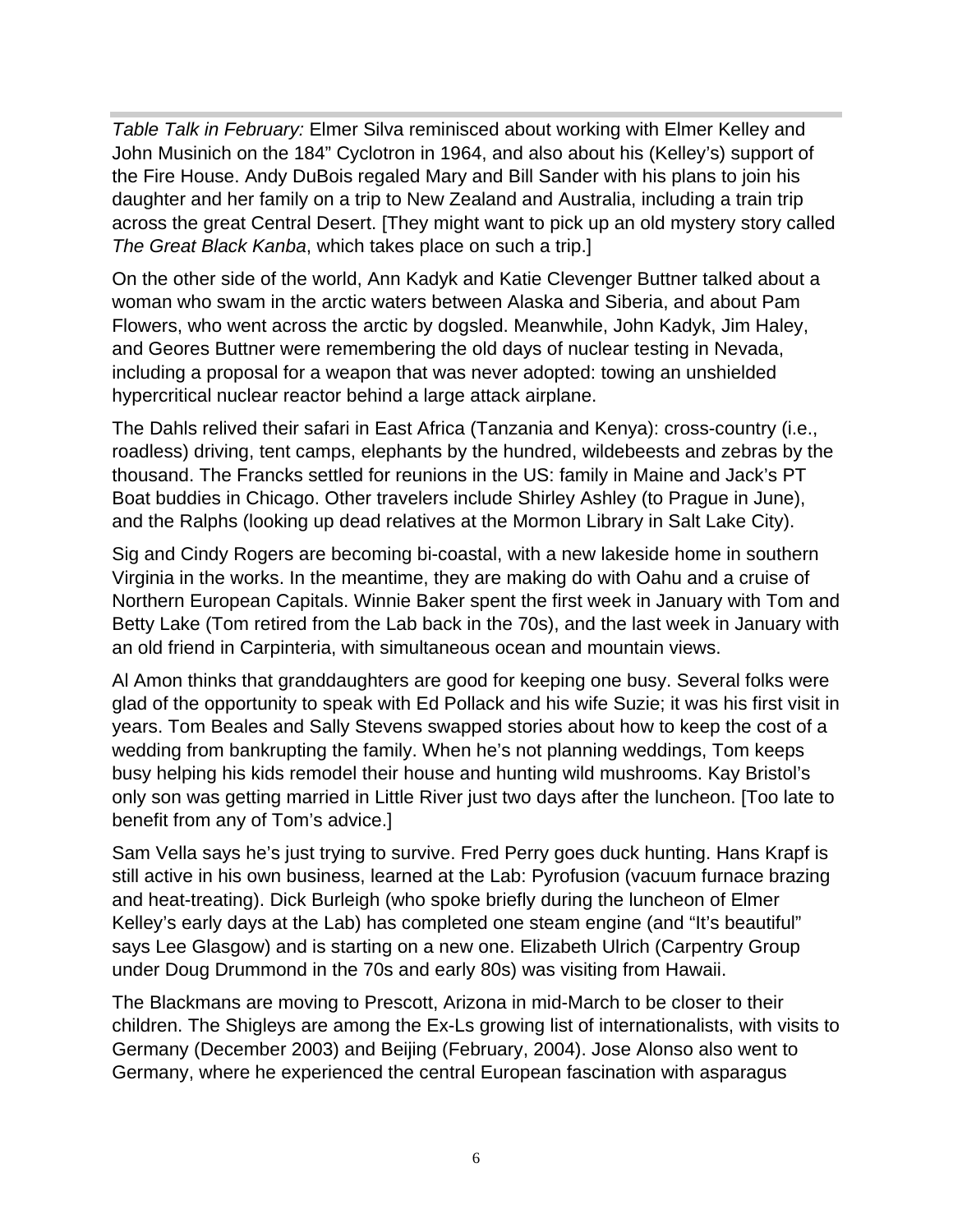(festivals and asparagus menus…he didn't see any asparagus ice cream but doesn't doubt its existence).

Mary Smits took part in the recent Backyard Suburban Bird Count; lots of Oregon Juncos and golden crowned sparrows, plus a few other odds and ends. (Robbie upheld his end by keeping the bird feeders clean and full.)

Doorprize winners were Jose Alonso (Courvoisier [there was no asparagus]), Kay Lucas (Bailey's), and Warren Faust (Chocolate Cherries).

#### **Editor's Note**

We're trying something new this issue: Instead of running from table to table at February's lunch, Shirley Ashley provided each table with the wherewithal to record anything that might be of interest to the membership. The results of the experiment are presented above as *Table Talk*. If February's results turn out to be typical, it will be a great success (*and* make life easier for Shirley). Another New Thing we're trying is *Letters*. (Don Krieger didn't know he was starting something when he sent a note along to Bud with his membership renewal.) If you have anything you'd like to say to the membership, send it along. If it's not scurrilous, obscene, or a blatant sales pitch, we'll print it. Also, Erith Ehrer reports that she can no longer tolerate the lousy proofreading provided by yours truly (three(!) clues were omitted from last month's puzzle); accordingly, barring a groundswell of protest, there will be no more crosswords in the Ex-Press. Articles or ideas for articles may be submitted via e-mail (david\_stevens@comcast.net or stevens@lmi.net) or snail-mail to Dave Stevens, 1107 Amador Ave, Berkeley, CA 94707, or even telephone (510-524-2904). Thanks—

dfs

#### **Letters…**

From Don Krieger: Although I haven't been able to attend any of the luncheons, I haven't lost interest in the Ex-Ls. Since retiring from LBNL I have been very active in the music business with all the bands (including my own and the UC Alumni Big Band). However I hope to make one of the luncheons this year….

#### **CUCRA Trip Report Bob Fulton**

A meeting of the Council of University of California Retiree Associations was held at UCLA on March 25, 2004, and atttended by your fearless CUCRA representative, Bob Fulton. The meeting started with a report from John Fox of the Office of the President, Human Resources, on a process the OP is undertaking to improve the record keeping and increase the investment options in the 403(b) and Defined Contribution Plans. As a matter of interest, John pointed out that at the end of 2003, UC participants have \$1.9 billion in investments in Fidelity Investments and Calvert Group mutual funds, while they have \$7.5 billion in the six UC-managed funds.

Mark Esteban, OP Human Resources then explained what we know about the new changes in Medicare. It was a very short talk, as Mark told us that "we don't know anything yet, because the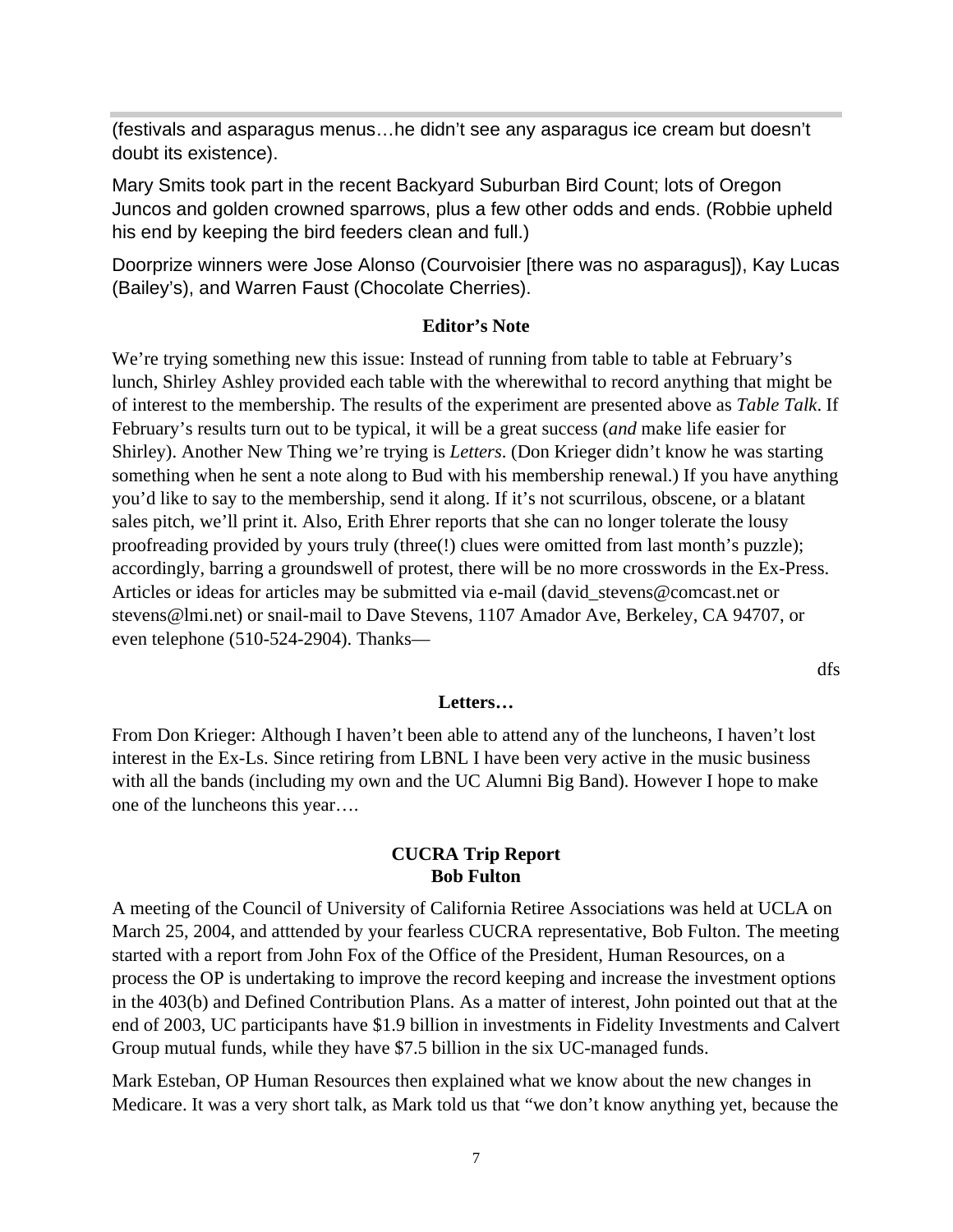implementing regulations have not been written. But there is a 300 page "summary" of the 1100 page new law. He feels that the final drug coverage will not cause the University to take it. A lot of factors will go into that decision, including the formulary (what drugs are covered).

Another interesting point for those of us who may be working in our retirement is that Medicare is not the primary provider of health care for people who are employed. So Medicare has begun to go after employers for its expenses that should have been covered under the employer's health coverage. I'm not clear on what happens when an employer doesn't provide any coverage. For more information on Medicare and the new changes, there are two web sites: www.medicarerights.org and www.medicare.gov.

Stan Kowalski of OP tried to bring us up to date on the situation with the laboratory contracts, but again he could say very little because there's no information yet. The Request for Proposals is due from the Department of Energy soon. The Office of President wants to bid, but the Regents have not made a decision. He indicated that both LLNL and LANL have had discussions with possible corporate partners. The current thought seems to be that LBNL is not as serious a candidate for a new contractor as the other labs.

If the LBNL contract did go to a different organization, we retirees are not completely out of the woods. Active employees would, of course, go with the new contractor, but retirees could stay in the University system, or their retirement assets could be transferred to the new contractor. And then there is the question of health benefits. Presently they are lumped together with the active employees and funded in the existing DOE contract. So many questions, so few answers.

#### **Luncheon Logistics**

You may think the our luncheons just happen: Not so. We continue to need help with registration. This is an opportunity to make sure you greet all your friends as they arrive. This need not be a lifetime commitment: If we can develop a cadre of folks willing to help, nobody would have to work more than once a year. If you are interested, just show up a little early and volunteer. (No experience necessary; a ready smile is the most important qualification for the job.)

#### **Improved access to the Ex-Ls website**

You can now reach the Ex-Ls website through two routes on the A-Z Listing on LBNL's home page: at the A-Z page, click on E; the Ex-L link is near the bottom of the list, or click on R and look for "Retirement Group: Ex-Ls Homepage"). You can also connect directly through www.lbl.gov/ex-L-express. Check it out.

#### **Looking For A New Hobby? - Try Stamp Collecting Anton Acker**

A sage once remarked that you are never too old to have a happy childhood. And for us retired-LBLers, now is an excellent time to renew or pursue an interest in some childhood hobby that brought us satisfaction back then.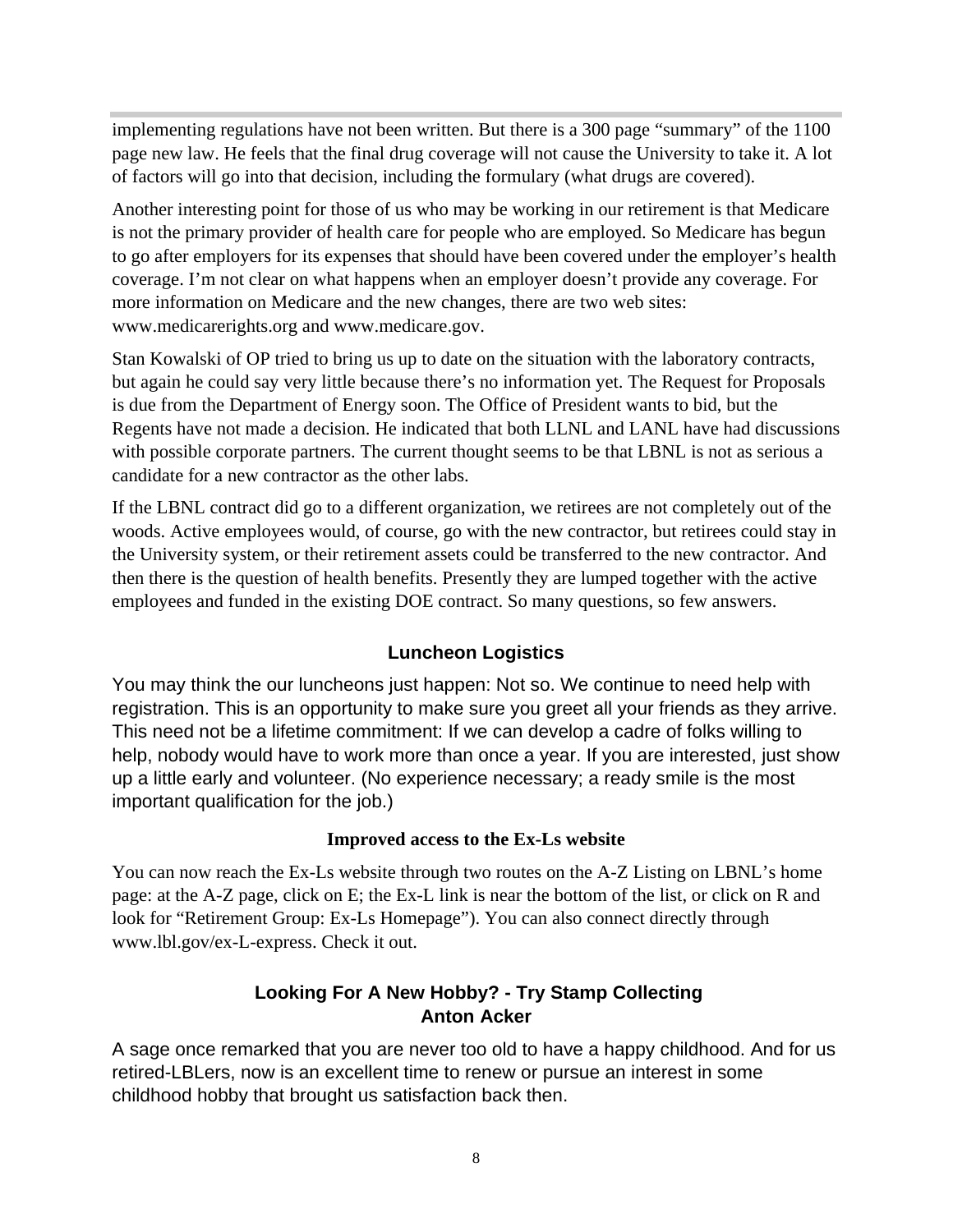One such hobby that can be a source of challenge and satisfaction is stamp-collecting. This is one of the few hobbies that brings young and old, rich and poor, and multi-ethnic diverse individuals together. It can be a private hobby or a public quest. It can encompass the study of art, history, and politics. It is a hobby that is whatever you choose to make it. And for those of us looking for a way to connect with our younger offspring, stamp-collecting bridges the generation gap. It is a perfect way to fascinate, educate, and challenge young grandchildren.

To help you decide if this hobby may appeal to you, consider these points:

Focus: Collectors have many choices. Some collect only U.S. stamps (because of their easy availability). Others collect specific country or region stamps. And still others are very specialized, collecting topical stamps such as those about birds, art, plants, commemorative history, personalities.

Basic Cost: To get started, it is common to buy a stamp album to mount and keep your collection organized and secure. This album can be of your choosing. You can use a simple \$3-binder or one of the specially designed collection-albums from the Mystic Stamp Co. Their 2-volume Worldwide Voyager costs \$50, has 1000 pages and will hold 25,000 different world stamps. Their 2-volume U.S. stamp-album has 1000 pages and costs \$52. This U.S. album-set is particularly interesting because more than 4000 U.S. issue stamps are illustrated, so that as you collect stamps, you just mount them over the illustration. And of course, there are numerous accessories and supplies out there, too.

Stamps: There are both new- and used-stamp collectors. [In this context, "new" means "uncancelled".] For some new-stamp collectors, the hobby is a very expensive investment. For example, a rare unused U.S. stamp, the 24-cent 1918 "Inverted" Curtiss Jenny Air Mail [the airplane was inadvertently printed upside-down on a small fraction of the stamps] stamp retails for \$160,000. At the other end of the new-price spectrum is the 1-cent stamp available at your local post office. Cancelled stamps, by and large, sell for pennies, unless they are very rare. Most collectors collect a mix of new and used stamps.

Where to get stamps: A recent Bay Area Sunday paper had an ad for "500 World Stamps \$2." To find out the current asking prices (new or used) of all world stamps, go to your local library and ask to see their multi-volume "Scott's Stamp Catalog." This catalog shows illustrations of every stamp ever printed and its current nominal market value. This arms you for stamp shows where dealers deal and bargains are to be found.

If you have an interest in stamp-collecting as a hobby, investment, or estate gift for your favorite grandchild; check out these leads:

1. Look at the Scott's Catalog at your local library.

 2. Request a "FREE complimentary copy" of the 2004 Mystic U.S. Stamp catalog from Mystic Stamp Co., 9700 Mill Street, Camden NJ 13316-9111. This 125-page catalog has a lot of valuable information and collecting tips in it. (Note: they may include some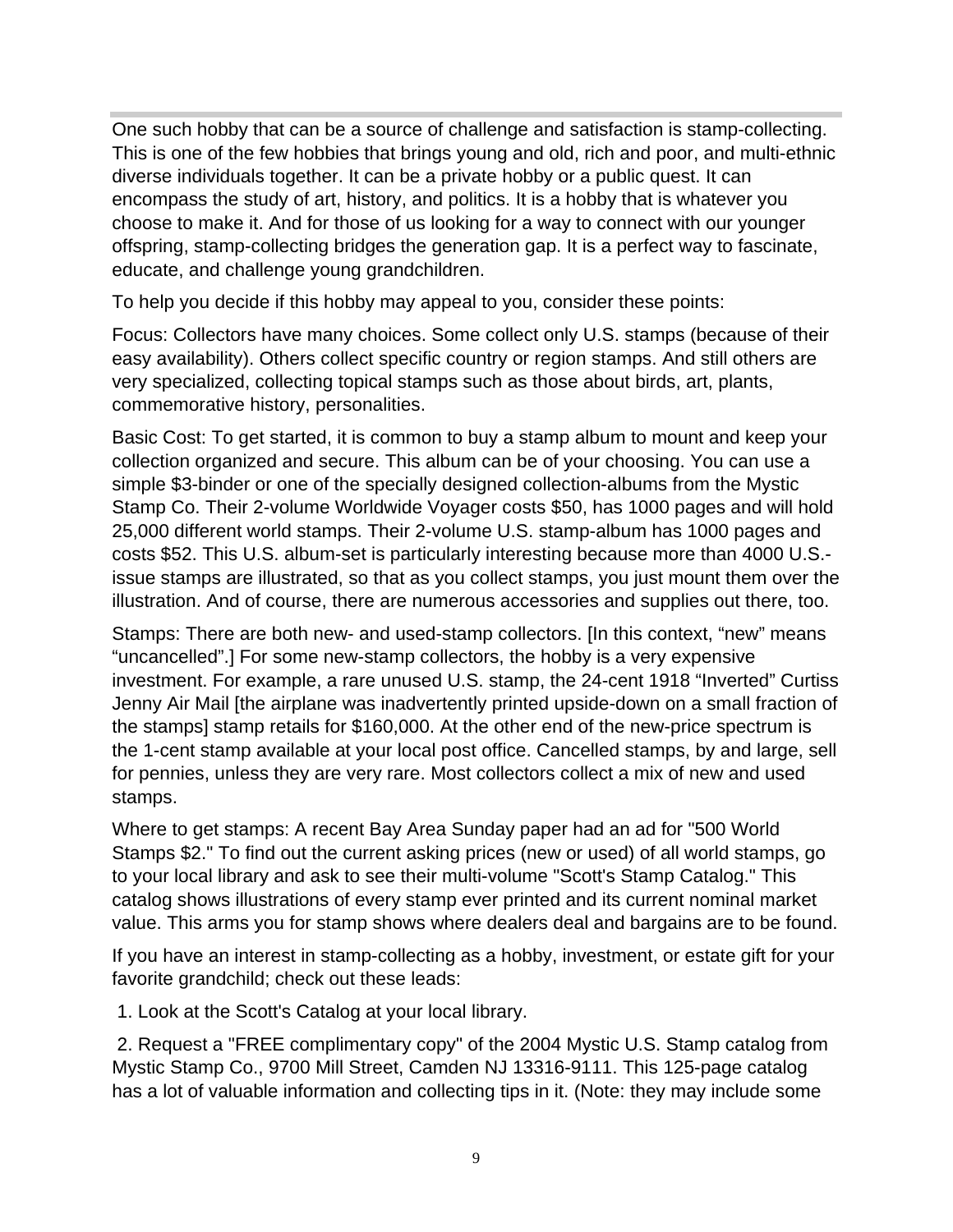stamps for you "on approval;" be sure to return them in the prepaid envelope if you do not want to buy them.)

 3. Contact the East Bay Stamp Collectors Club (Harold Boyer 510-526-9277) and attend one of their semi-monthly meetings. There are also clubs in Napa, Vallejo, Fremont, Sunnyvale, and many other towns. (A list of other Bay Area stamp clubs may be found at the end of this note.)

 4. Attend the upcoming WESTPEX Stamp Show, May 7-9, in Burlingame, where collectors and dealers from around the world meet. 3 days, \$3, kids free. There are special kids and novice areas. HINT: look for the smaller local dealers that have boxes of individual stamps, like A & D Stamps (ask Jim or Sue for their local stamp-show schedule). The small dealers carry cancelled stamps and miscellaneous bargain stamps.

Here are some websites to visit:

www.WESTPEX.com www.MysticStamp.com www.KenmoreStamp.com www.Linns.com

Now that you have retired, you have time to start living: Why not consider stamp collecting as hobby?

Other Bay Area Clubs:

Alameda Stamp Club, P.O.Box 1152, Alameda, CA 94501 California Collectors (SF), P.O.Box 210453, SF, CA 94121 Fremont Stamp Club, P.O.Box 1061, Fremont, CA 94538 San Leandro Stamp Club, P.O.Box 633, San Leandro, CA 94577 Vallejo Stamp Club, P.O.Box 121, Vallejo, CA 94590 Sunnyvale Stamp Club, P.O.Box 2909, Sunnyvale, CA 94088

#### **Trip Reports**

#### **Journey from the West – Part 3: Xi'an + 3 Aspects of Japan Dave Stevens**

(Being the last in our series of reports on our brief encounter with the "Silk Road".)

Xi'an was sort of a "swing" city for us in China in the sense that it has elements of both the silk route and the "traditional" portions of the trip ("traditional" here does not mean echoing past arts, customs, and practices so much as conforming to my preconceptions of China, especially in ethnicity and population density). Under the name of Chang An it was both an early capital of China (perhaps the first; it is far more centrally located than Beijing) and the eastern terminus of all the several routes that constituted the "silk road". These tracks were conduits for tribute and military action as well for commerce, and so they carried not only silk and spices and gold, but also fine horses from the north and west destined for the imperial court and the imperial armies that sought to preserve and extend China's borders.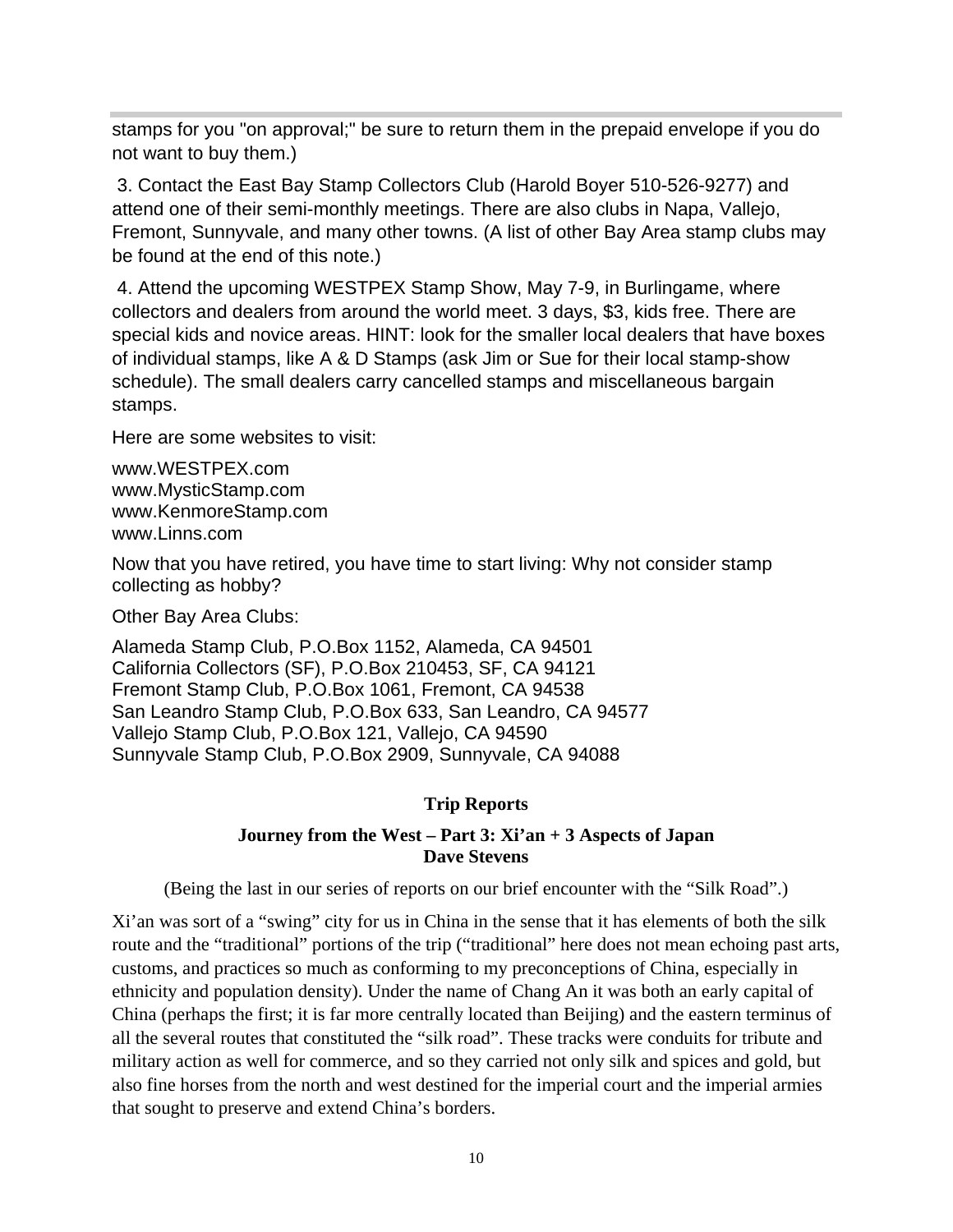Modern Xi'an abounds in reminders of the early Middle Kingdom (that being the literal translation of China's name for China), a few of which we visited, generally giving each one less time than it deserved. One of the most visible, and at times the most irritating, is the Chang An city wall, which still encircles the center of Xi'an, causing constant vehicular traffic congestion as the city's seven million inhabitants try to pass through the insufficiently numerous portals on their daily journeys between the city center and its outskirts. ("Encircles" is, of course, not the *mot juste*, because the wall is not circular but rectangular.) The small portion of it I saw is as wide as the Great Wall (though not as high), and it served the same purpose (to keep the barbarians out). Besides the wall and its great main gates, Xi'an retains the two standard monumental buildings of an ancient Chinese city, if the city maps in the Judge Dee novels of Charles van Gulik are to be trusted: the Bell Tower and the Drum Tower. (They were often near twins, and they served as watchtower, garrison, fire alarm, town clock, and assembly signal.) The Bell Tower occupies the center of the old city, at the intersection of East, South, West, and North Streets.

The most famous of Xi'an's reminders of past glories is the terracotta army, intended to protect the spirit of the Qin emperor Shi Huang. It seems unlikely that it was successful in this, for the army was destroyed and the site looted and burned shortly after its completion. I had been under the impression that much of the army had been found intact, but this is not the case. The standing army we see now is the result of painstaking reconstruction that has been in progress for several decades now, with much left yet to do. Besides the army, Xi'an (why the apostrophe? to ensure that the name is pronounced as two distinct syllables: " SHE-ON", not "sheen" or "shon") has a number of sites worthy of the visitor's time and attention. Two of the more interesting are the Small Wild Goose Pagoda and the Great Mosque.

Even though Xi'an is not a Muslim city, in the sense that the desert cities we visited are, it has a significant Muslim population whose life centers around the Great Mosque. The Great Mosque is rather un-mosque-like in appearance; it has no minaret, its inner gates are reminiscent of the Temple of Heaven in Beijing, and its buildings with their curved tile roofs look more like a Buddhist temple than a mosque, but where a temple would have placed animal or mythic guardians at the gate the mosque has installed natural stones of interesting colors and shapes. (Muslims evidently observe the Second Commandment more rigorously than Protestants do.) The way to the mosque is a colorful alley bazaar that would not have surprised Marco Polo in its noise, color, or content. (We would undoubtedly have lingered long there had it not been that the alley was eaved with sloping plastic sheets to keep the rain off the merchandise, directing it onto the heads of the passing pedestrians instead.)

The Small Wild Goose Pagoda (there is also a Big Wild Goose that is shorter but wider) is associated with a temple possessed of the oldest trees in Xi'an (black locusts planted in the  $6<sup>th</sup>$ century) and an interesting folk-art market. Apparently the local farmers spend the winter painting—the favorite medium appears to be poster paint on kraft paper—allegorical scenes and slices of daily life; they bring the results in to Small Wild Goose for sale. The pagoda itself has thirteen stories; we are told that there were originally fifteen, but an earthquake cracked the building from top to bottom and knocked off the top two stories…and then a couple of hundred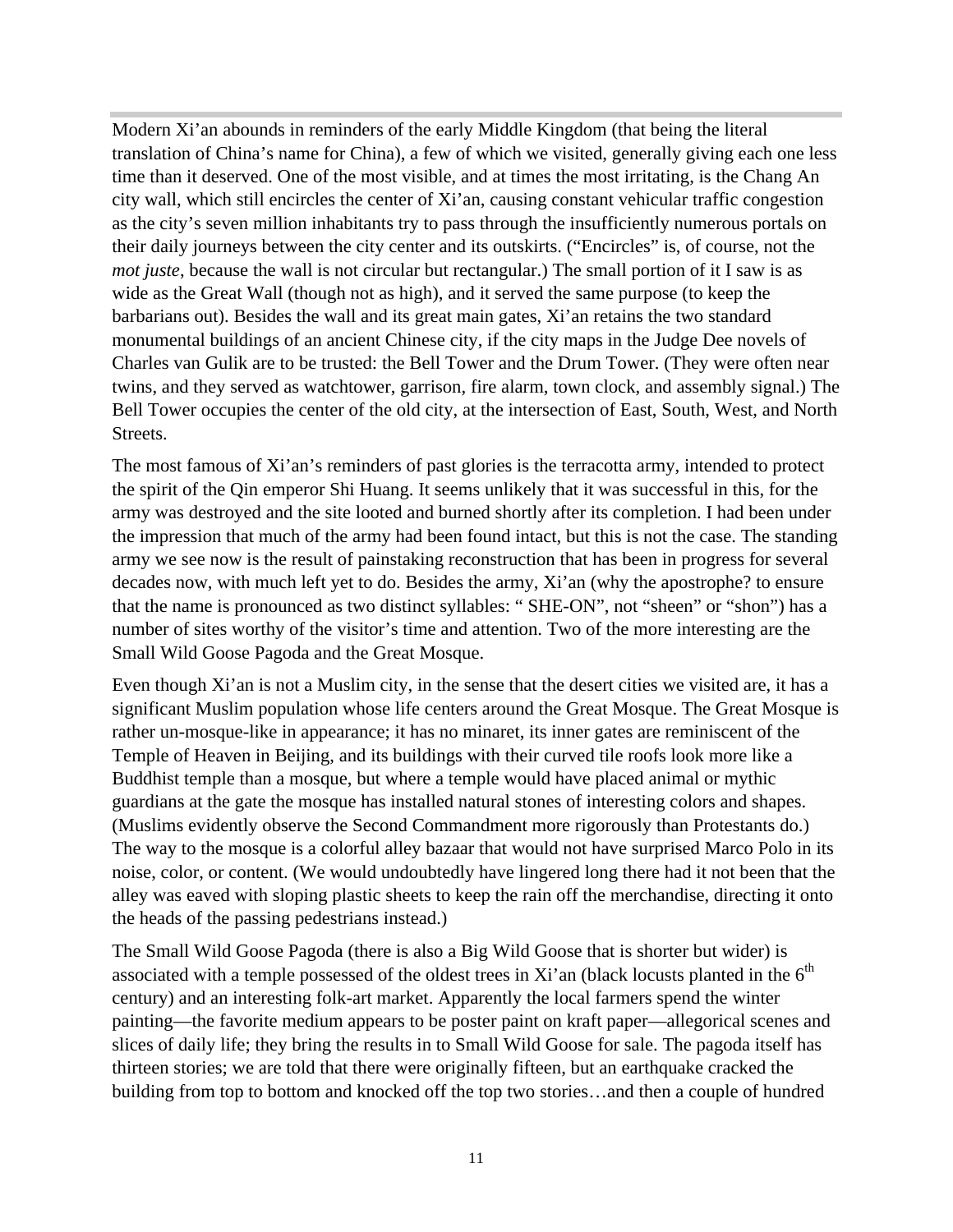years later another earthquake mended the crack. (The building has since been reinforced with concrete.)

The weather in Xi'an was a distinct change from our western adventures: rain every day, all day, occasionally heavy. The Yellow River was well within its main channel when we crossed on the way into town; it was overflowing the main channel when we left, wishing that we had had time to see more of Xi'an and to walk the city walls.

We departed from our China tourmates in Narita—a city that is known to western travellers only as the site for Japan's major international airport—where we were to hook up with a goodwill trip to Sakai, Japan. Berkeley and Sakai have been sister cities for more than 35 years. One of the continuing activities between the two cities has been a series of goodwill visits involving students of various ages, scouts, teachers, marathon runners, and people who just like to travel. Our brief stay in Narita City was a fitting prelude to a trip where we were to skip the major tourist cities (most of the group had been to Japan several times before, so we spent only one day in Kyoto and skipped Tokyo entirely). But before our four-day homestay (the homestay is the highlight of a sister-city goodwill trip) in Sakai we managed to see three castles, two of Japan's major Japanese tourist destinations (Nikko/Chuzenji and Kenrokuen Garden in Kanazawa), a preserved post town, two reconstructed villages, and assorted shrines and temples, none of which (other than those in Nikko) are particularly well-known outside of Japan. What follows is some impressions of three aspects of Japan as "experienced" on that trip.

Castles. Of the three we saw, two (Matsumoto and Hikone) are original, one (Nagahama) reconstructed. Hikone and Nagahama are typical white castles, Matsumoto a black castle. Castles in Japan have white plaster walls and black wood or metal protective sheathing. In most castles, the former predominates, and so they appear white; in a few, the latter lends the castle a black aspect. (Matsumoto was known as "Black Crow Castle"; Lafcadio Hearn referred to Matsue, another black castle as a "malevolent squatting toad.") Japanese castles (or their keeps) are quite different in appearance from the sheer-walled round or rectangular keeps in English or European castles: They are many-layered confections, each layer, with two exceptions, topped with a frosting of Orientially-curved tile roof. One exception is the main entrance, which is often topped by a moustache-shaped "Chinese arch"; the other is the very highest layer, which is a long flat ridgepole bearing Chinese Tang Dynasty horns that have transmogrified into sounding fish or dolphins. Many still have moats remaining (on other trips we've seen at least two where the moats are essentially all that remains), and the lower foundation walls are mortarless constructions of huge stones set into a curve that appears to have been inspired by Fuji itself. On the inside, all is bare wood, polished by generations of shoeless walkers, with access between floors being provided by a single, steep, easily defensible wooden stairway.

Historical villages. These are either preserved or reconstructed. If "preserved", they have continued to be living towns, even as they were forgotten in the thrust of technological progress and then rediscovered—and subsequently frozen in time—by the tourist industry. Many cities have nuclei or districts that qualify as preserved villages (the old commercial district of Takayama is an example); there are also whole villages, such as the post towns along the Nakasendo Road. The Nakasendo Road was an inland alternative to the more well-known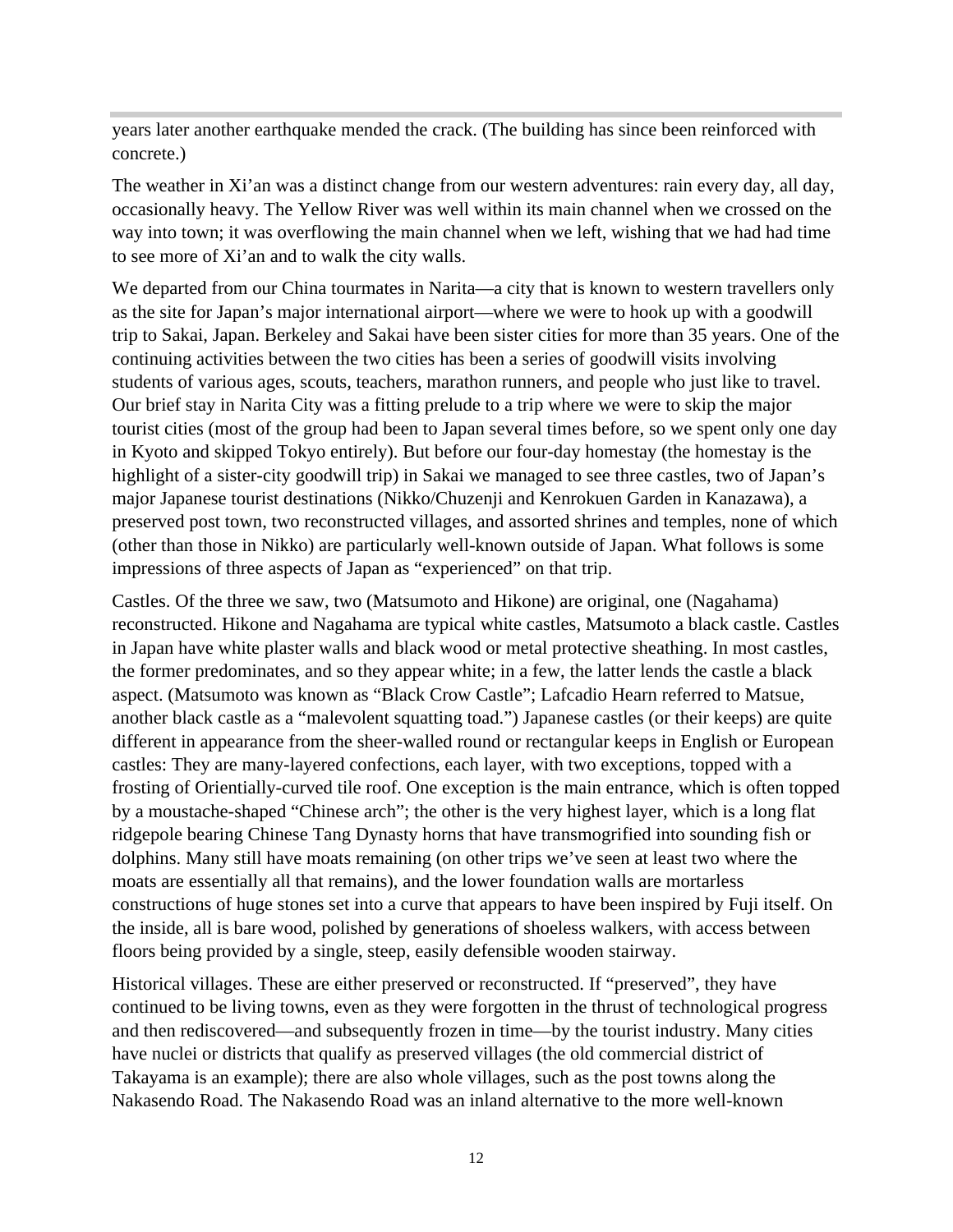Tokaido road for the required ceremonial visits from Edo (Tokyo) to Kyoto. Because of the terrain, it had more stations than the Tokaido (69 to 53), and was never immortalized by Hiroshige. Several of the stations have been preserved as *juku*, or "post towns". The one we visited (Narai) has a single long, narrow main street with side alleys. There is no sidewalk: The wooden houses—former inns, now restaurants and gift shops—are two stories tall with a shop or workshop on the bottom and living quarters on top, and are built up to the street edge. One edge of the street contains a channel with running water diverted from the nearby stream, and there are public fountains every hundred yards or so. These towns appear old, but the life is clearly modern. Some of the reconstructed villages, by contrast, are like Colonial Williamsburg or Turkey Run Farm in the US, where the residents try to live the life of the past. In Japan, the buildings in these villages are either faithful reconstructions of real period buildings or actual period buildings that have been moved from their original site. None are as fully developed as Williamsburg, but they provide interesting glimpses into past farming practices, crafts, and, occasionally, superstitions. At least one of the reconstructed villages, Shirakawago, is in some sense both preserved and reconstructed, inasmuch as it was moved to prevent its historic traditional quasi-alpine architecture (very tall houses with steeply pitched thatched roofs) from being drowned by an artificial lake.

Festivals. Our visits to Sakai have coincided with their annual *matsuri*, or city festival. The main feature of Sakai's festival, as with many others, is a huge parade, lasting several hours and involving thousands of people of all ages, marching, dancing, riding bicycles (or unicycles), playing musical instruments, dragging or driving floats (some ancient, some constructed for the event), and carrying "portable" shrines, each of which may require 60 men of uniform height to keep the shrine level. Many of these festivals celebrate historical events; in Sakai's case, it is the advent of the Portuguese (if you read the book *Shogun* you will remember that it was knowledge gained from a Portuguese navigational book that enabled Blackthorne to reach Japan), who brought, among other things, firearms to Japan. (So there are Portuguese ships and samurai firing squads in the parade, as well as gymnastic teams and civic leaders and beauty queens.) According to the Sakai version, they admired the guns, and one of the Portuguese said if you give me a wife I'll show you haw to make guns, and they did and he did, and Sakai became a supplier of guns to the warring factions of the 15th and 16th centuries. There are also flower festivals, especially involving chrysanthemums. The largest of these is at Hirakata, one of the towns in the Kyoto-Nara-Osaka megalopolis. Each year they mount a stationary pageant containing several scenes in which the characters are clothed in garments of chrysanthemums. There are also many examples of giant chrysanthemums, chrysanthemum sprays, and bonsaied chrysanthemums.…But you really should go to see all this for yourself

#### **Luncheon Reservations to Bud Larsh**

Effective this month, please send your luncheon reservations to Bud Larsh at the Ex-Ls Official address: PO Box 5280, Hercules CA 94547.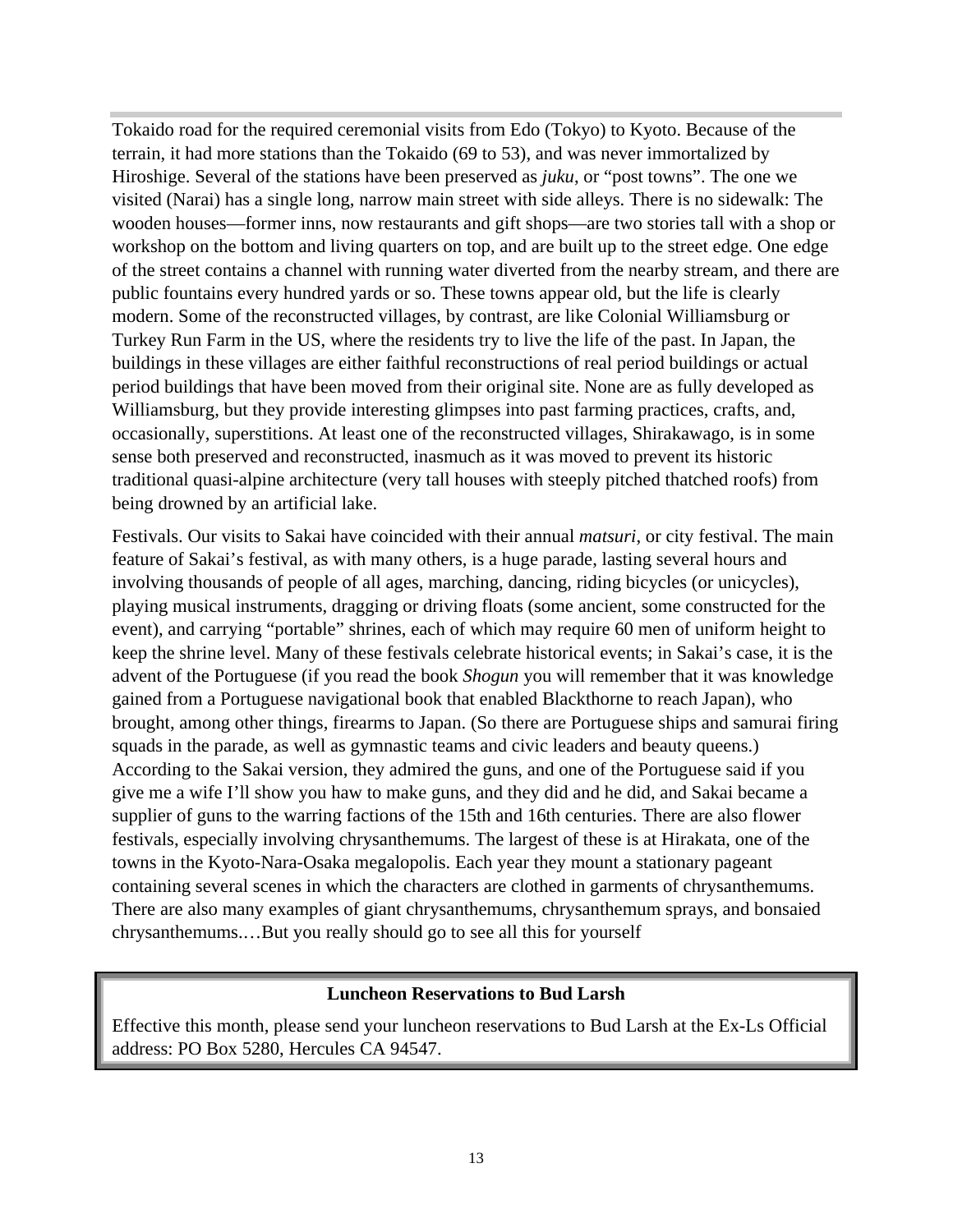

#### **Solution to Ex-L 5: Indefinite**

The reference to the definition is given for each asterisked clue. The missing clues were victims of clumsy formatting. For the sake of completeness, they are: 19: Use tonic for hives. (5) 39: Incite beggar to drop broken bar. (3) 50: The number 1050 is amply even.  $[ang] = anagram$  $[hom] = homophone$ [rev] = reversed (…) indicates letters to be omitted  $+ =$  concatenate ------------------------------------------------------ Down  $1^*$ . [6D] no + NS + esnes[rev] 2\*. [41A] *second definition* 3.  $p + hr$ 

- 4. [say she ate][hom]<br>5. Reo[rev]
- Reo[rev]
- 6\*.  $[2D] T +$ rash
- 8. tough[hom]
- 10.  $cc = ml$
- 11\*. [52A] *second definition*

- Across
- 4\*.  $[40A]$  St. + out
- 7. (c)overt
- 9. ch *in* was{anag]
- 12. rite *in* Cair(o)[anag]
- $13^*$ . [1D] s + tuff
- 15. li(ma)
- 16.  $f + IX$
- $18^*$ .[4A] [Hun + cats][anag]
- 22. a *in* NE
- 23. net + t
- 25.  $(Pa)trio(t)$
- 26. *2 meanings*
- 27.  $rede + me[rev]$
- 29. *2 meanings*
- 30. (e)mpire[anag]
- 32. *2 meanings*
- 34. tact +  $IC$
- 36. *2 meanings*
- 37. h + his[anag] [*Shih Tzu*]
- 38. Fee  $+ t$
- 40\*.[41D] fa(s)t
- 41\*.[11D] [Lend + ice][anag]
- 43.  $GA + 1$
- 45. n(a)e
- 46. Ava + IL
- 14. (t)axe(s)
- 17. (s)pinet[anag]
- 18\*.[18A] Mets[rev]
- 19. ure  $+$  do
- 20. min(nie)[rev]
- 21. co(t)
- 24.  $t + rice$
- 26\*.[53A] (man)tra I l(earned)
- 28. dealt[anag]
- 31. rif(l)e
- 33. ante + lope
- 34. t+h+c
- 35. chino +  $OK$
- 37. se(a)
- 39. (b)egg $(ar)$
- 40. go *in* flan 41. domes(tic)
- 
- 42. r *in* Ned
- 44\*.[13A] lar + d
- 48. r + ca
- 49. *2 meanings* [Ado Annie in *Oklahoma*]
- 50. (a) $m(p)l(y)$
- Across *(continued)*
- 47. major[anag] + ram
- 51. [odd lee][hom]
- 52\*.[26D] Dr + Oop [*Alley Oop* comic strip]
- $53$ <sup>\*</sup>.[18D] S + talk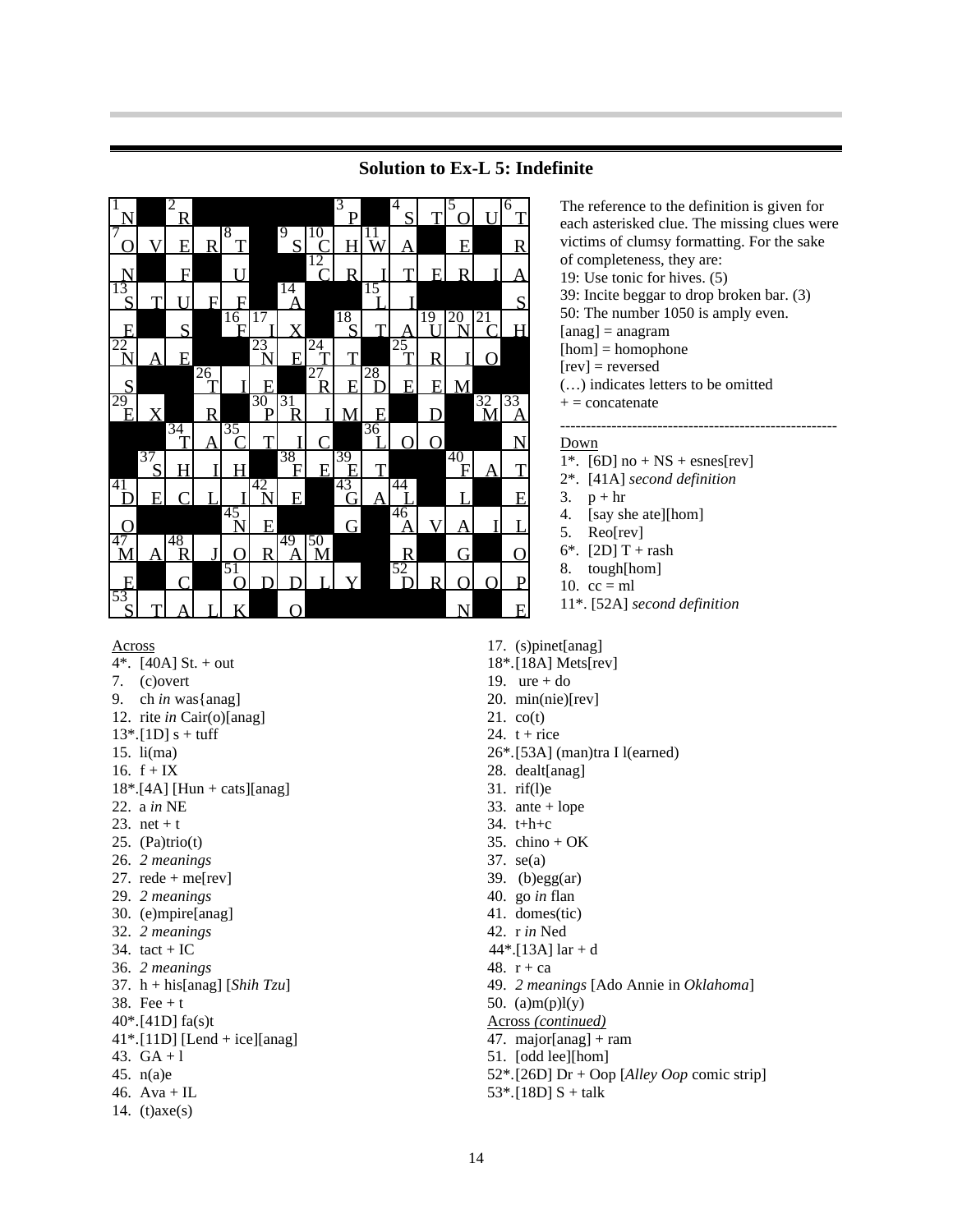#### **IN MEMORIAM**

**Hal Fidler Erwin Friedlander George Huggard Elmer Kelley Ronald MacKenzie Bob Morris Del Peterson Victor Schmidt**

**C. Carroll Yerkes**

**WELCOME NEW MEMBERS Carolyn Adams Sibyl Donn Muriel Johnston David Lozano John Redding Ron Scanlan**

**If you have not already renewed your membership, or wish to become a new member, please send your check for \$12.00, and the filled out form below, to:**

#### **Bud Larsh, Treasurer 610 Devonwood Hercules, CA 94547**

If you have any questions, please call Bud Larsh, at 510-724-1202, or e-mail to AlmonLarsh2@juno.com.

|                                        |                    |                                        |                       | Date: $\frac{1}{\sqrt{1-\frac{1}{2}}\sqrt{1-\frac{1}{2}}\sqrt{1-\frac{1}{2}}\sqrt{1-\frac{1}{2}}\sqrt{1-\frac{1}{2}}\sqrt{1-\frac{1}{2}}\sqrt{1-\frac{1}{2}}\sqrt{1-\frac{1}{2}}\sqrt{1-\frac{1}{2}}\sqrt{1-\frac{1}{2}}\sqrt{1-\frac{1}{2}}\sqrt{1-\frac{1}{2}}\sqrt{1-\frac{1}{2}}\sqrt{1-\frac{1}{2}}\sqrt{1-\frac{1}{2}}\sqrt{1-\frac{1}{2}}\sqrt{1-\frac{1}{2}}\sqrt{1-\frac{1}{2}}\sqrt{1-\frac{1}{2}}$ |  |  |
|----------------------------------------|--------------------|----------------------------------------|-----------------------|---------------------------------------------------------------------------------------------------------------------------------------------------------------------------------------------------------------------------------------------------------------------------------------------------------------------------------------------------------------------------------------------------------------|--|--|
|                                        |                    |                                        |                       | Year Retired:                                                                                                                                                                                                                                                                                                                                                                                                 |  |  |
|                                        |                    |                                        |                       |                                                                                                                                                                                                                                                                                                                                                                                                               |  |  |
|                                        |                    |                                        |                       |                                                                                                                                                                                                                                                                                                                                                                                                               |  |  |
| <b>SEE YOU AT THE MAY 20 LUNCHEON</b>  |                    |                                        |                       |                                                                                                                                                                                                                                                                                                                                                                                                               |  |  |
| To:<br><b>Bud Larsh</b><br>PO Box 5280 | Hercules, CA 94547 | Be sure to make reservations by May 14 |                       |                                                                                                                                                                                                                                                                                                                                                                                                               |  |  |
|                                        |                    |                                        |                       |                                                                                                                                                                                                                                                                                                                                                                                                               |  |  |
| I plan to attend the EX-Ls luncheon    |                    |                                        | \$18                  | <b>PREPAID</b>                                                                                                                                                                                                                                                                                                                                                                                                |  |  |
|                                        |                    |                                        |                       | I will bring _guest(s). Name(s) of guest(s): ___________________________________                                                                                                                                                                                                                                                                                                                              |  |  |
| <b>Menu Choice(s):</b>                 | <b>Beef</b>        | Fish                                   | <b>Salad</b>          |                                                                                                                                                                                                                                                                                                                                                                                                               |  |  |
| Please make check payable to EX-Ls     |                    |                                        | Total Enclosed: _____ |                                                                                                                                                                                                                                                                                                                                                                                                               |  |  |